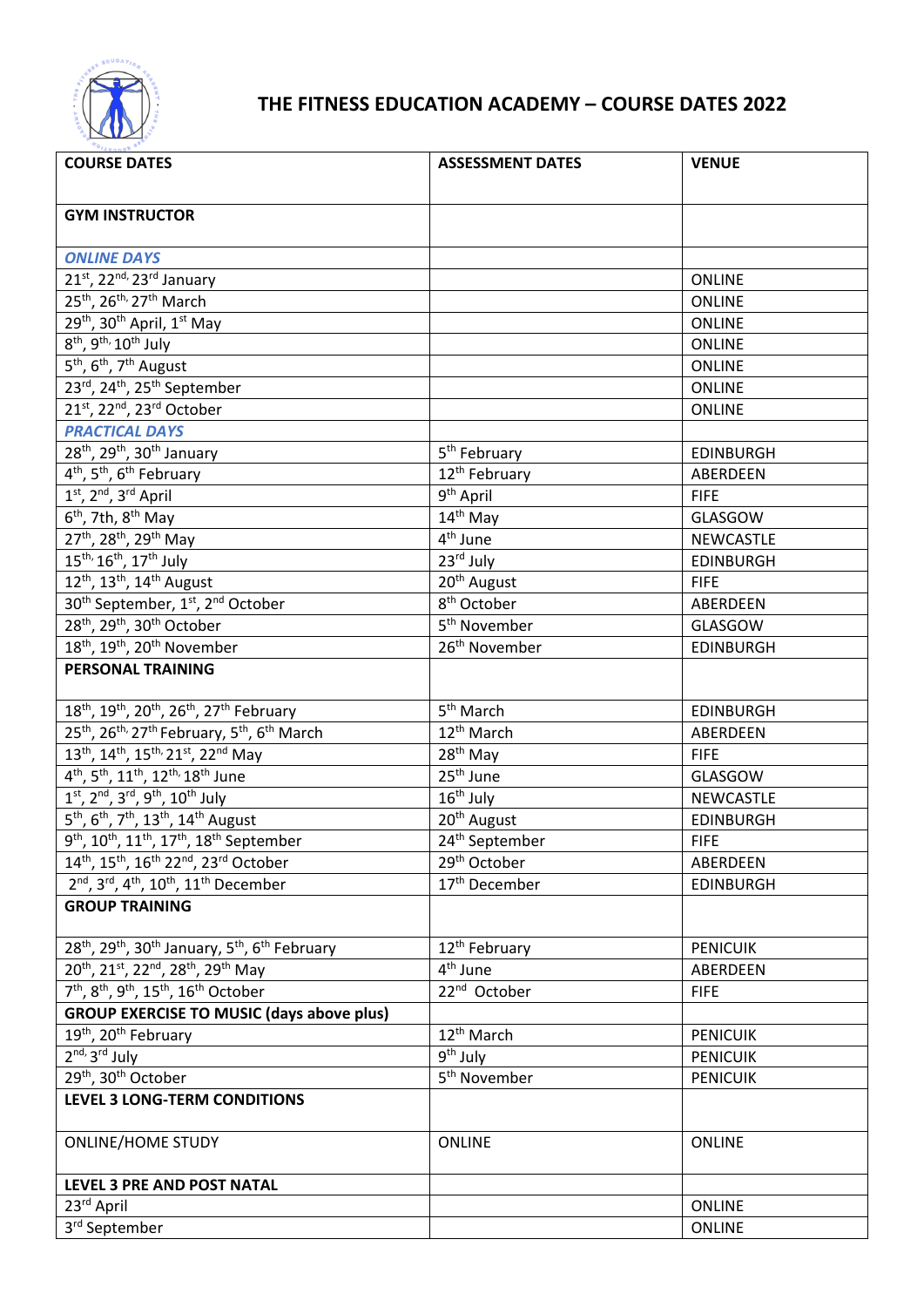| 12 <sup>th</sup> November                                                                                                |                          | <b>ONLINE</b>    |
|--------------------------------------------------------------------------------------------------------------------------|--------------------------|------------------|
| LEVEL 4 CERTIFICATE IN STRENGTH AND                                                                                      | <b>TBC</b>               | <b>TBC</b>       |
| <b>CONDITIONING</b>                                                                                                      |                          |                  |
| LEVEL 3 DIPLOMA IN INSTRUCTING PILATES                                                                                   |                          |                  |
| <b>MATWORK</b>                                                                                                           |                          |                  |
| 26 <sup>th</sup> , 27 <sup>th</sup> February, 5 <sup>th</sup> , 6 <sup>th</sup> March                                    | <b>TBC</b>               | <b>PENICUIK</b>  |
| 11 <sup>th</sup> , 12 <sup>th</sup> , 18 <sup>th</sup> , 19 <sup>th</sup> June                                           | <b>TBC</b>               | <b>VIRTUAL</b>   |
| 27 <sup>th</sup> , 28 <sup>th</sup> August, 3 <sup>rd</sup> , 4 <sup>th</sup> September                                  | <b>TBC</b>               | <b>NEWCASTLE</b> |
| 12 <sup>th</sup> , 13 <sup>th</sup> , 19 <sup>th</sup> , 20 <sup>th</sup> November                                       | <b>TBC</b>               | <b>FIFE</b>      |
| LEVEL 3 DIPLOMA IN SPORTS MASSAGE                                                                                        |                          |                  |
| 9 <sup>th</sup> , 10 <sup>th</sup> , 16 <sup>th</sup> , 17 <sup>th</sup> , 23 <sup>rd</sup> , 24 <sup>th</sup> April     | <b>TBC</b>               | <b>PENICUIK</b>  |
| 30 <sup>th</sup> , 31 <sup>st</sup> July, 6 <sup>th</sup> , 7 <sup>th</sup> , 13 <sup>th</sup> , 14 <sup>th</sup> August | <b>TBC</b>               | <b>PENICUIK</b>  |
| <b>GROUP INDOOR CYCLING</b>                                                                                              |                          |                  |
| 21st, 22 <sup>nd</sup> January                                                                                           | ON COURSE                | <b>PENICUIK</b>  |
| 16 <sup>th</sup> , 17 <sup>th</sup> April                                                                                | ON COURSE                | <b>FIFE</b>      |
| 29 <sup>th</sup> , 30 <sup>th</sup> August                                                                               | ON COURSE                | <b>PENICUIK</b>  |
| 1 <sup>st</sup> , 2 <sup>nd</sup> October                                                                                | ON COURSE                | GLASGOW          |
| LEVEL 2 AWARD IN MENTAL HEALTH AWARENESS                                                                                 |                          |                  |
| 4 <sup>th</sup> April                                                                                                    | <b>ONLINE</b>            | <b>ONLINE</b>    |
| 10 <sup>th</sup> October                                                                                                 | <b>ONLINE</b>            | <b>ONLINE</b>    |
| LEVEL 4 CERTIFICATE IN DELIVERING PHYSICAL                                                                               |                          |                  |
| <b>ACTIVITY FOR ADULTS WITH MENTAL HEALTH</b>                                                                            |                          |                  |
| <b>CONDITIONS</b>                                                                                                        |                          |                  |
| <b>IN-HOUSE ONLY</b>                                                                                                     | ON COURSE AND CASE STUDY |                  |
| LEVEL 3 AWARD IN NUTRITION FOR EXERCISE                                                                                  |                          |                  |
| <b>AND HEALTH</b>                                                                                                        |                          |                  |
| Flexible start date (home learning)                                                                                      | ARRANGED WITH FEA        | N/A              |
| <b>SUSPENDED BODYWEIGHT</b>                                                                                              |                          |                  |
| 8 <sup>th, 9th</sup> March                                                                                               | ON COURSE                | <b>PENICUIK</b>  |
| $23^{\text{rd}}$ , $24^{\text{th}}$ July                                                                                 | ON COURSE                | <b>FIFE</b>      |
| 2 <sup>nd</sup> , 3 <sup>rd</sup> September                                                                              | ON COURSE                | ABERDEEN         |
| <b>KETTLEBELL INSTRUCTOR</b>                                                                                             |                          |                  |
| 1st, 2 <sup>nd</sup> February                                                                                            | ON COURSE                | <b>PENICUIK</b>  |
| 30 <sup>th</sup> April, 1 <sup>st</sup> May                                                                              | ON COURSE                | <b>STIRLING</b>  |
| $5th$ , 6 <sup>th</sup> July                                                                                             | ON COURSE                | <b>FIFE</b>      |
| $\overline{8^{th}}$ , 9 <sup>th</sup> November                                                                           | ON COURSE                | <b>PENICUIK</b>  |
| <b>BOOT CAMP INSTRUCTOR</b>                                                                                              |                          |                  |
| 12 <sup>th</sup> , 13 <sup>th</sup> April                                                                                | ON COURSE                | <b>PENICUIK</b>  |
| $23^{\text{rd}}$ , $24^{\text{th}}$ July                                                                                 | ON COURSE                | ABERDEEN         |
| 23rd, 24 <sup>th</sup> August                                                                                            | ON COURSE                | <b>PENICUIK</b>  |
| <b>OLYMPIC WEIGHTLIFTING</b>                                                                                             | <b>TBC</b>               | <b>TBC</b>       |
|                                                                                                                          |                          |                  |
| <b>BOXFIT INSTRUCTOR</b>                                                                                                 |                          |                  |
| 5 <sup>th,</sup> 6 <sup>th</sup> March                                                                                   | ON COURSE                | <b>STIRLING</b>  |
| $3^{\text{rd}}$ , $4^{\text{th}}$ May                                                                                    | ON COURSE                | <b>PENICUIK</b>  |
| $4th$ , 5 <sup>th</sup> October                                                                                          | ON COURSE                | <b>PENICUIK</b>  |
| <b>STUDIO RESISTANCE</b>                                                                                                 |                          |                  |
| $7th$ , 8 <sup>th</sup> May                                                                                              | ON COURSE                | <b>STIRLING</b>  |
| <b>EMERGENCY FIRST AID AT WORK</b>                                                                                       |                          |                  |
| 31 <sup>st</sup> January                                                                                                 |                          | <b>PENICUIK</b>  |
| 27 <sup>th</sup> July                                                                                                    |                          | <b>PENICUIK</b>  |
| 28 <sup>th</sup> November                                                                                                |                          | <b>PENICUIK</b>  |
| <b>ONLINE WORKSHOPS - FLEXIBLE START DATES</b>                                                                           |                          | ONLINE           |

NB – some courses also include other assessments as well as the one on the assessment date, this could be a case study, assignments, product evidence etc.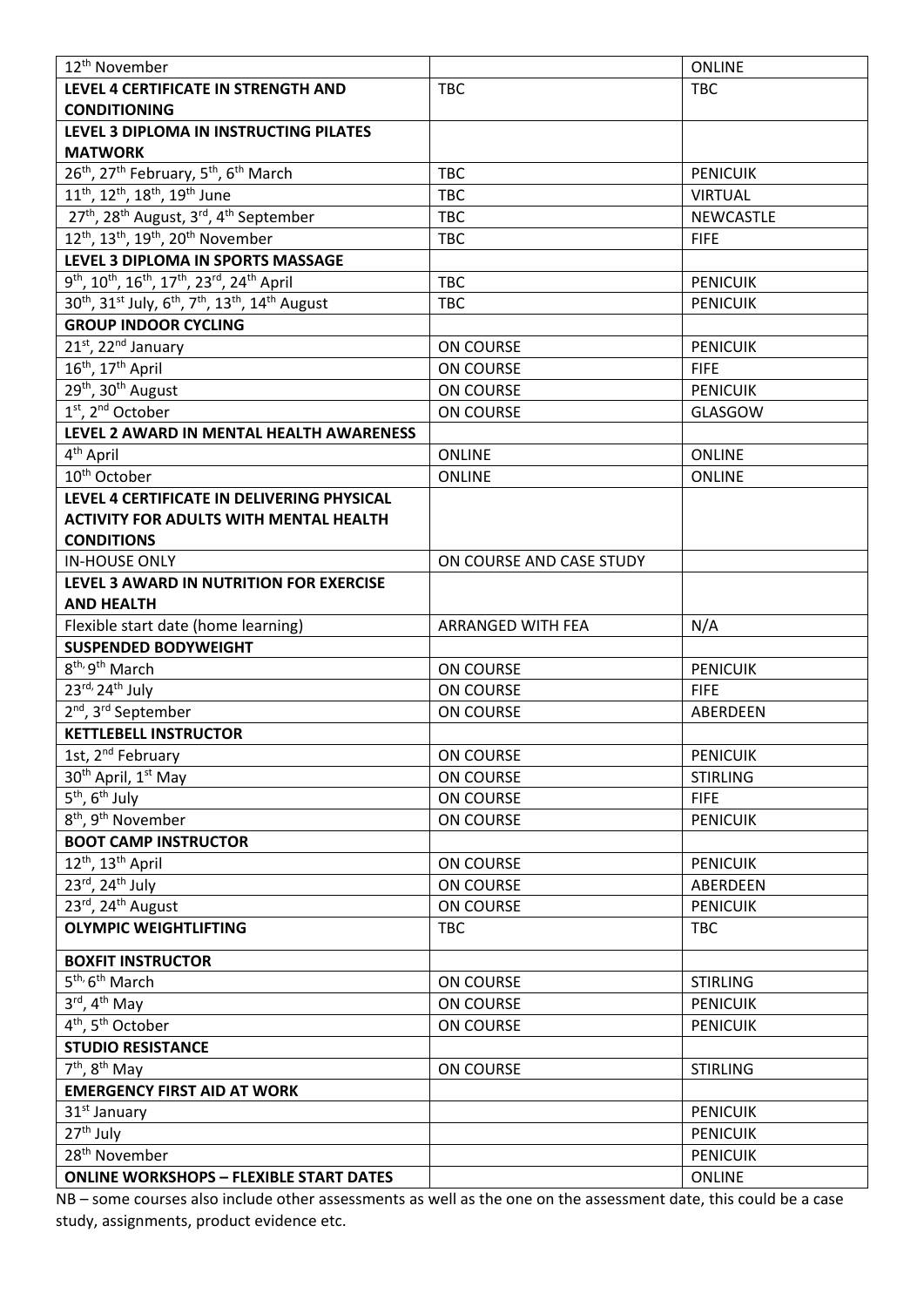## **THE FITNESS EDUCATION ACADEMY – PRICE LIST 2021/22**

| Qualification                                        | Price                                                  | <b>REPs info</b> |
|------------------------------------------------------|--------------------------------------------------------|------------------|
| Gym Instructor (theory and practical, includes       | £600 if paid in full on booking or £650 for other      | Entry at level 2 |
| Emergency First Aid)                                 | payment options                                        | 20 points        |
| Group Training (theory and practical, includes       | £600 if paid in full on booking or £650 for other      | Entry at level 2 |
| Step Instructor or Emergency First Aid)              | payment options                                        | 20 points        |
| Level 3 Diploma in Personal Training (includes       | £1600 if paid in full on booking or £1750 for other    | Entry at level 3 |
| one CPD course from list *)                          | payment options                                        | 20 points        |
| Level 3 Personal Training Bundle (includes level     | £2150 if paid in full on booking or £2350 for other    | Entry at level 3 |
| 2 gym, level 3 personal training plus two CPD        | payment options. Choose dates from gym                 | 20 points        |
| course and Emergency First Aid)                      | instructor level 2 and level 3 certificate in personal |                  |
|                                                      | training                                               |                  |
| Level 3 Long-Term Conditions (new Exercise           | £700                                                   | Entry at level 2 |
| Referral)                                            |                                                        | 20 points        |
| Level 4 Certificate in Delivering Physical           | £600                                                   | Entry at level 4 |
| Activity for Adults with Mental Health               |                                                        | 20 points        |
| Conditions                                           |                                                        |                  |
| Level 4 Certificate in Advanced Personal<br>Training | £700                                                   | 16 points        |
| Level 4 Certificate in Strength and                  | £1200                                                  | 20 points        |
| Conditioning                                         |                                                        |                  |
| Level 3 Award in Supporting Pre and Post             | £350                                                   | 16 points        |
| Natal Clients with Exercise & Nutrition              |                                                        |                  |
| Level 3 Diploma in Pilates Matwork                   | £1650                                                  | 20 points        |
| Level 3 Diploma in Sports Massage Therapy            | £1600                                                  | 16 points        |
| FEA Group Indoor Cycling                             | £200                                                   | 16 points        |
| Level 2 Award in Mental Health Awareness             | £250                                                   |                  |
| Level 2 Award in Walk Leading                        | £300                                                   | 16 points        |
| Level 3 Award in Outdoor Fitness                     | £300                                                   | 16 points        |
| Level 3 Nutrition for Physical Activity              | £300                                                   | 16 points        |
| <b>FEA Circuit Training</b>                          | £200                                                   | 16 points        |
| FEA Step Instructor                                  | £200                                                   | 16 points        |
| FEA Studio Resistance Instructor                     | £200                                                   | 16 points        |
| FEA Sports Conditioning                              | £250                                                   | 16 points        |
| FEA Boot Camp Instructor                             | £200                                                   | 16 points        |
| FEA Suspended Bodyweight Instructor                  | £200                                                   | 16 points        |
| FEA Kettlebell Instructor                            | £200                                                   | 16 points        |
| FEA Studio Combat Instructor                         | £200                                                   | 16 points        |
| FEA Client Appraisal and Fitness Testing             | £200                                                   | 16 points        |
| <b>FEA Group HIIT</b>                                | £200                                                   | 16 points        |
| First Aid at Work                                    | £250                                                   | 8 points         |
| Emergency First Aid at Work                          | £70                                                    | 6 points         |
| Level 3 Anatomy and Physiology Theory                | £300                                                   | n/a              |
| Level 2 Mandatory Units (theory only)                | £200                                                   | n/a              |
| Level 3 Award in Assessing Vocationally              | £600                                                   | 20 points        |
| <b>Related Achievement</b>                           |                                                        |                  |
| Level 3 Award in Education and Training              | £700                                                   | 20 points        |
| Level 4 Certificate in Advanced Personal             | £700                                                   |                  |
| Training                                             |                                                        |                  |
| Level 4 Award in the Internal Quality                | £700                                                   | 20 points        |
| Assurance of Assessment Processes and<br>Practice    |                                                        |                  |
| Online workshops                                     | £50                                                    | N/A              |
|                                                      |                                                        |                  |